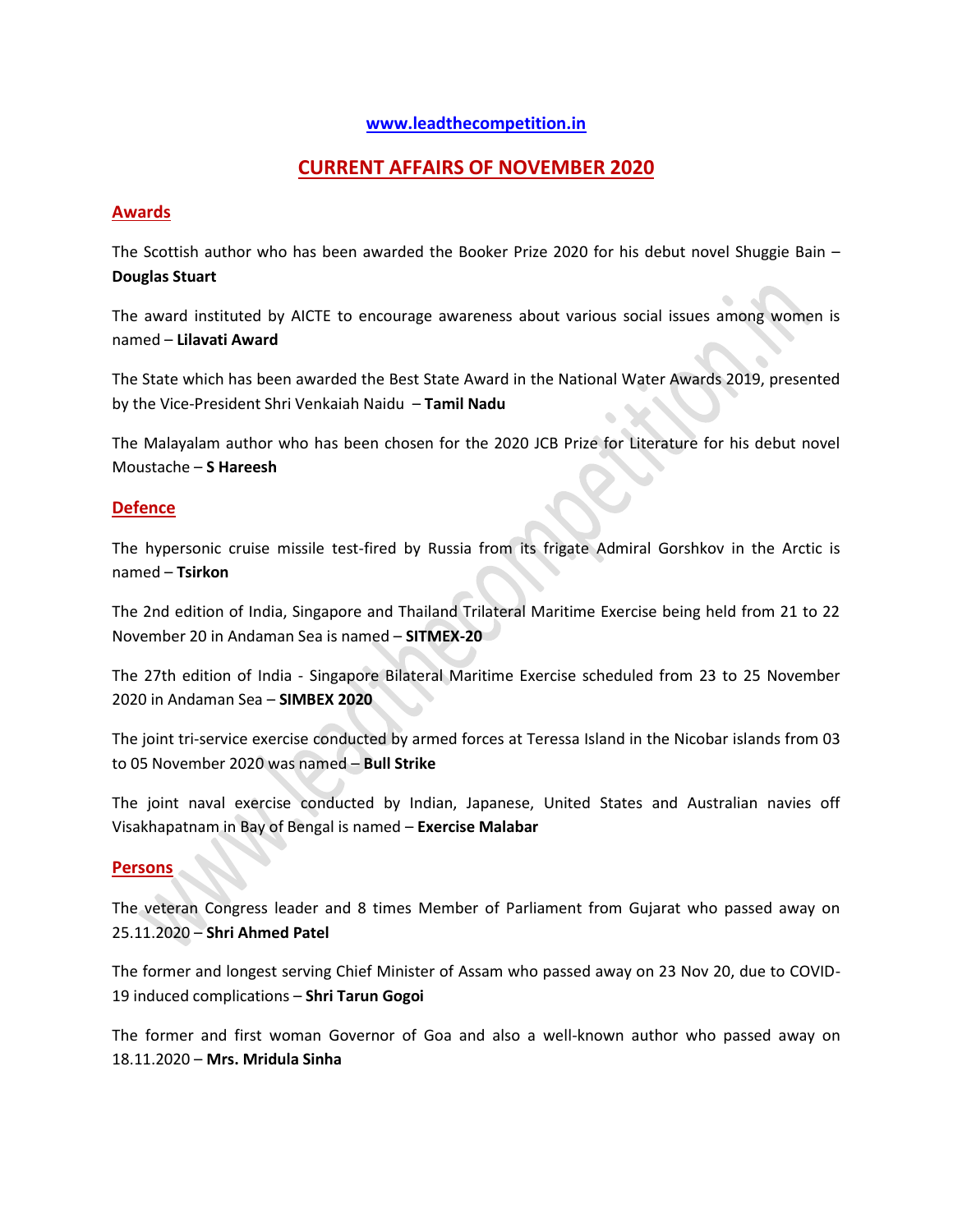The well-known film actor from Bollywood who has been appointed as the State Icon of Punjab by the Election Commission of India – **Sonu Sood**

The Prime Minister of Bahrain since 1971 and also the longest serving Prime Minister in the world who passed away on 11.11.2020 – **Prince Khalifa bin Salman Al Khalifa** 

## **Places**

The place in Uttarakhand where India's first Moss Garden has been inaugurated with around 30 species of moss – **Nainital**

The lake in Agra which has been chosen as a wetland site of international importance under the Ramsar conservation treaty – **Keetham lake**

The lake in Maharashtra's Buldhana district which has been chosen as a wetland site of international importance under the Ramsar conservation treaty – **Lonar lake**

The place in Gujarat between which Ro-Pax ferry service was inaugurated by the Prime Minister Shri Narendra Modi – **Hazira and Ghogha**

The country which has officially withdrawn from the Paris climate accord, one year after it had notified its decision – **United States**

The place at which India's first solar power driven miniature train was inaugurated by Chief Minister Pinarayi Vijayan – **Veli tourist village**, **Kerala**

The Agriculture Minister of Tamil Nadu who passed away due to Covid-19 on 31.10.2020 – **Shri R. Doraikkannu**

The renowned violinist, recipient of Padma Bhushan (1992), Sangeet Natak Akademi Award (1974), who passed away on 02.11.2020 – **T.N. Krishnan**

## **Events and themes**

The theme of the 15th G-20 Summit held on 21 and 22.11.2020 under the leadership of Saudi Arabia in virtual format – **Realising Opportunities of 21st Century for All**

The theme of 12th BRICS Summit hosted virtually by Russia on 17 November 2020 – **Global Stability, Shared Security and Innovative Growth**

The theme of the 5th National Ayurveda Day 2020 observed on 13 Novemer 2020 – **Ayurveda for COVID-19 Pandemic** 

#### **Miscellaneous**

The severe cyclonic storm which formed in the Bay of Bengal and affected Puducherry, Tamil Nadu and Andhra Pradesh was named – **Nivar**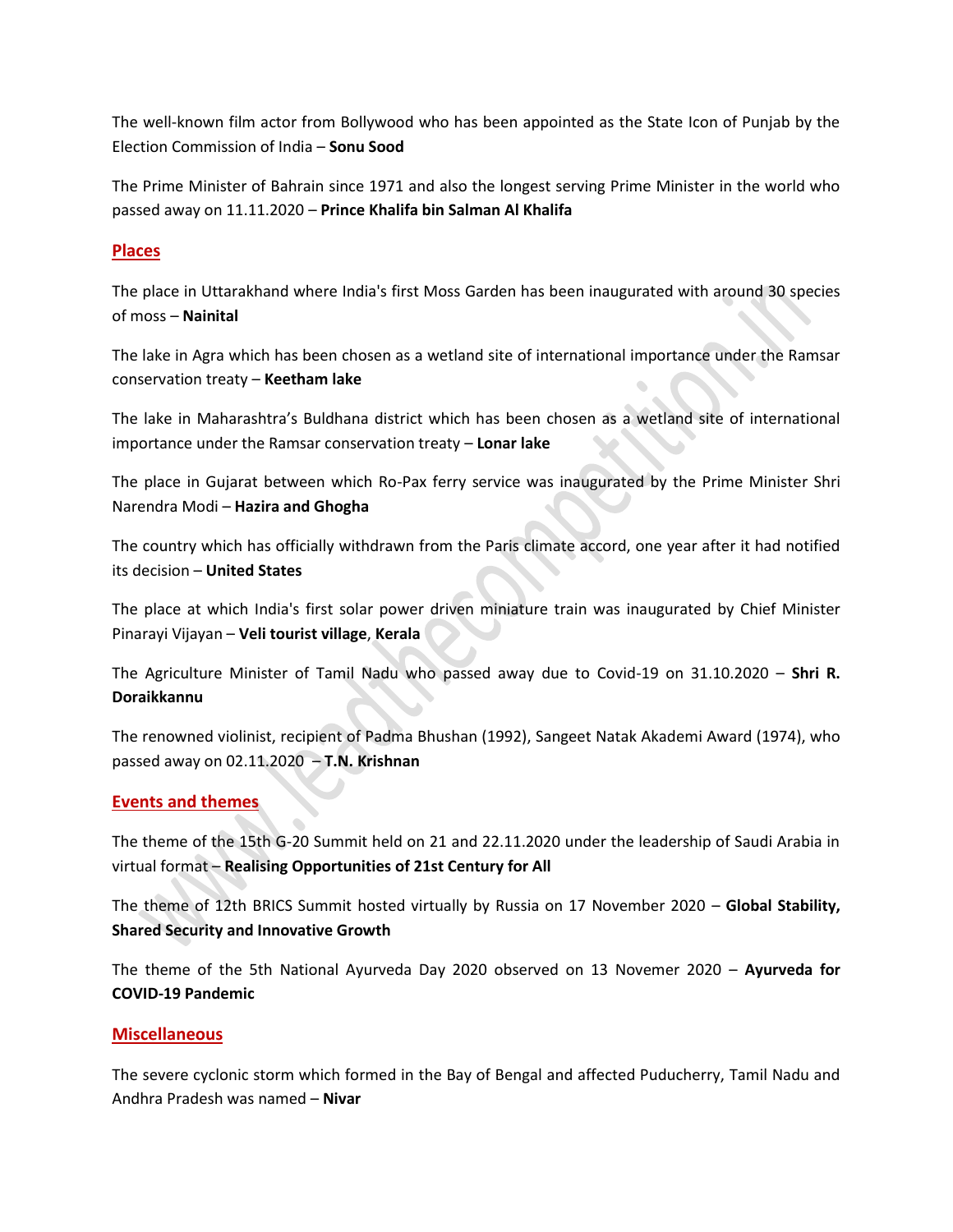China's first domestically developed nuclear reactor with a capacity of generating 10 billion kilowatthours of electricty which was connected to the national grid is named – **Hualong One**

The bank with which the amalgamation of Lakshmi Vilas Bank has been approved by Union Cabinet – **DBS Bank India Ltd**

The World's first scientoon book written by Dr Pradeep Srivastava and released by UP Governor, Ms. Anandi Ben is named – **Bye Bye Corona**

The tiger reserve in Madhya Pradesh which has been declared a UNESCO Biosphere Reserve by the international organisation – **Panna Tiger Reserve**

## **Public Affairs Index 2020**

#### **Best Performing Large States**

1. Kerala (1.388 PAI Index point), 2. Tamil Nadu (0.912), 3. Andhra Pradesh (0.531) and 4. Karnataka (0.468)

#### **Worst Performing Large States**

1. Uttar Pradesh (-1.461), 2. Odisha (-1.201) and 3. Bihar (-1.158)

#### **Best Performing Small States**

1. Goa (1.745), 2. Meghalaya (0.797) and 3. Himachal Pradesh (0.725).

#### **Worst Performing Small States**

1. Manipur (-0.363), 2. Delhi (-0.289) and 3. Uttarakhand (-0.277)

#### **Indian Premier League 2020**

Held from 19.09.2020 to 10.11.2020

Venue: United Arab Emirates

Champions: **Mumbai Indians** (5th title)

#### Runners-up: **Delhi Capitals**

Most runs (Orange cap): **KL Rahul** (Kings XI Punjab)

Most Wickets (Purple cap) : **Kagiso Rabada** (Delhi Capitals)

Most valuable player: **Jofra Archer** (Rajasthan Royals)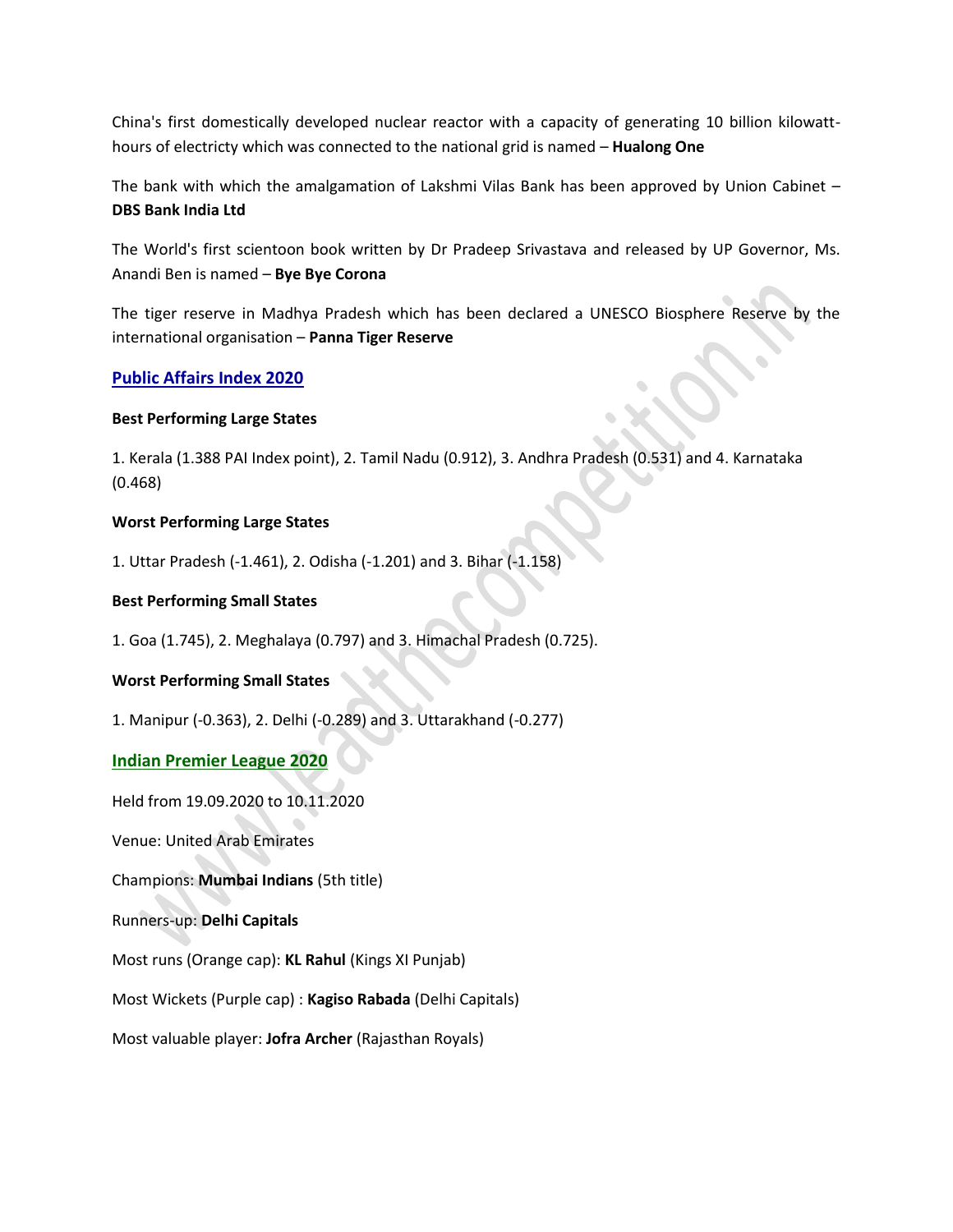# **Important Days of November**

| World Tsunami Awareness Day: 05 November 2019                                   |
|---------------------------------------------------------------------------------|
| Designated by: United Nations General Assembly                                  |
| First Observed in: 2016                                                         |
| World Science Day for Peace and Development: 10 November                        |
| Designated by: UNESCO                                                           |
| Theme: Science for and with Society in dealing with global pandemic             |
| First Observed in: 2001                                                         |
| World Pneumonia Day: 12 November                                                |
| Designated by: WHO                                                              |
| First Observed in: 2009                                                         |
| World Diabetes Day: 14 November                                                 |
| Designated by : International Diabetes Federation                               |
| Theme: The Nurse and Diabetes                                                   |
| First Observed in: 1991 by IDF, adopted by UN in 2006                           |
| <b>International Day for Tolerance: 16 November</b>                             |
| Designated by: United Nations General Assembly                                  |
| First observed in: 1995                                                         |
| World Toilet Day: 19 November                                                   |
| Designated by: World Toilet Organisation                                        |
| Theme: Sustainable Sanitation and Climate Change                                |
| First Observed in: 2001 by World Toilet Organisation and accepted by UN in 2013 |
| World Philosophy Day: (3rd Thursday of Nov) 19 November                         |
| Designated by: UNESCO                                                           |
| First Observed in: 2002                                                         |
| World Childrens' Day: 20 November                                               |
| Designated by: UN General Assembly                                              |
| Day established in: 1954                                                        |
| <b>World Television Day: 21 November</b>                                        |
| Designated by: UN General Assembly                                              |
| Day established in: 1997                                                        |
| World Fisheries Day: 21 November                                                |
| Designated by: World Fisheries Forum                                            |
| First Observed in: 1997                                                         |
| International Day for Elimination of Violence against Women: 25 November        |
| Designated by: United Nations General Assembly                                  |
| Theme: Orange the World: Fund, Respond, Prevent, Collect                        |
| First Observed in: 2000                                                         |
| National Milk Day: 26 November                                                  |
| Designated by : Indian Dairy Association                                        |
| Occasion: Birth anniversary of Dr. Verghese Kurien                              |
| First Observed in: 2014                                                         |
|                                                                                 |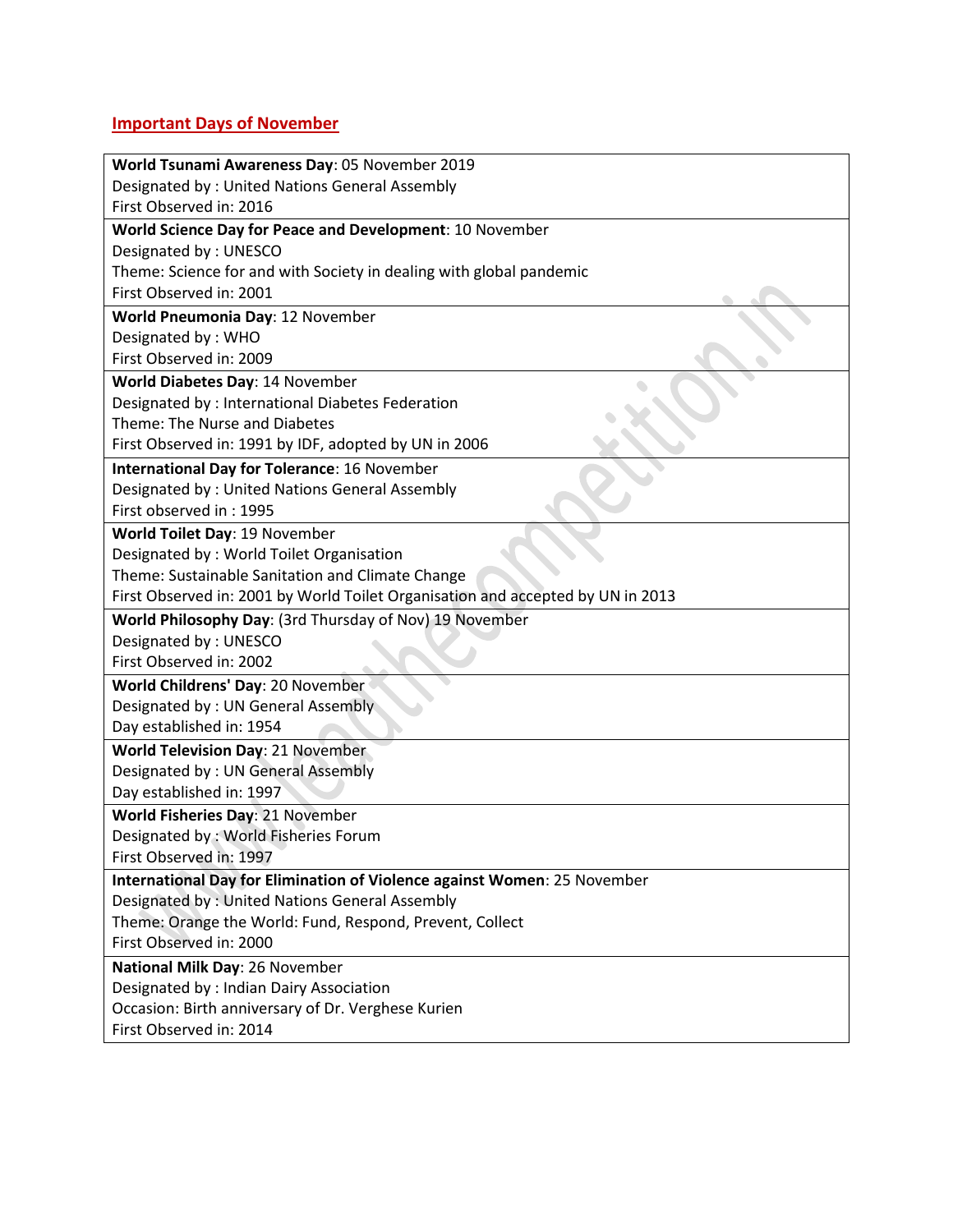#### **Diego Armando Maradona (Born 30.10.1960; Passed away 25.11.2020)**

#### Argentine footballer

Clubs played for: Argentinos Juniors, Boca Juniors, Barcelona, Napoli, Sevilla, and Newell's Old Boys

Points to remember

- He made his international debut at the age of 17 in 1977 against Hungary.
- Won the Golden Ball at both the FIFA U-20 World Cup (1979) and FIFA World Cup (1986)
- Argentina won the 1986 FIFA World Cup under his captaincy.
- He played in World Cups of 1982, 1986, 1990, and 1994.
- He scored 34 international goals in 91 appearances.
- He and Pele were jointly awarded the Player of the Century by FIFA in 2000.
- He was given the nickname "El Pibe de Oro" ("The Golden Kid").
- His autobiography titled I am the Diego was released in 2000.

## **World Fisheries Day - 21.11.2020**

Best Performing States awarded by Government of India for 2019-20

- 1. Odisha (amongst Marine states)
- 1. Uttar Pradesh (amongst Inland states)
- 1. Assam (amongst Hilly and NE states)

## **Soumitra Chatterjee (Born 19.01.1935; Passed away 15.11.2020)**

Indian film actor, director, playwright, writer and poet.

Notable films: Abhijan**, Charulata, Aranyer Din Ratri, Ashani Sanket, Sonar Kella, Joi Baba Felunath,** 

#### **Hirak Rajar Deshe, Ghare Baire, Shakha Proshakha and Ganashatru**

**Awards**:Sangeet Natak Akademi Award (1998); Commandeur de l' Ordre des Arts et des Lettres by France (1999);

Padma Bhushan (2004); Sangeet Natak Akademi Tagore Ratna (2012); Chevalier of Legion d'Honneur by France (2018);

National Film Awards (1991, 2000, 2006); Dadasaheb Phalke Award (2012)

## **Launch of PSLV C-49**

Launch date: 07.11.2020

Launched from: Satish Dhawan Space Centre (SDSC) SHAR, Sriharikota